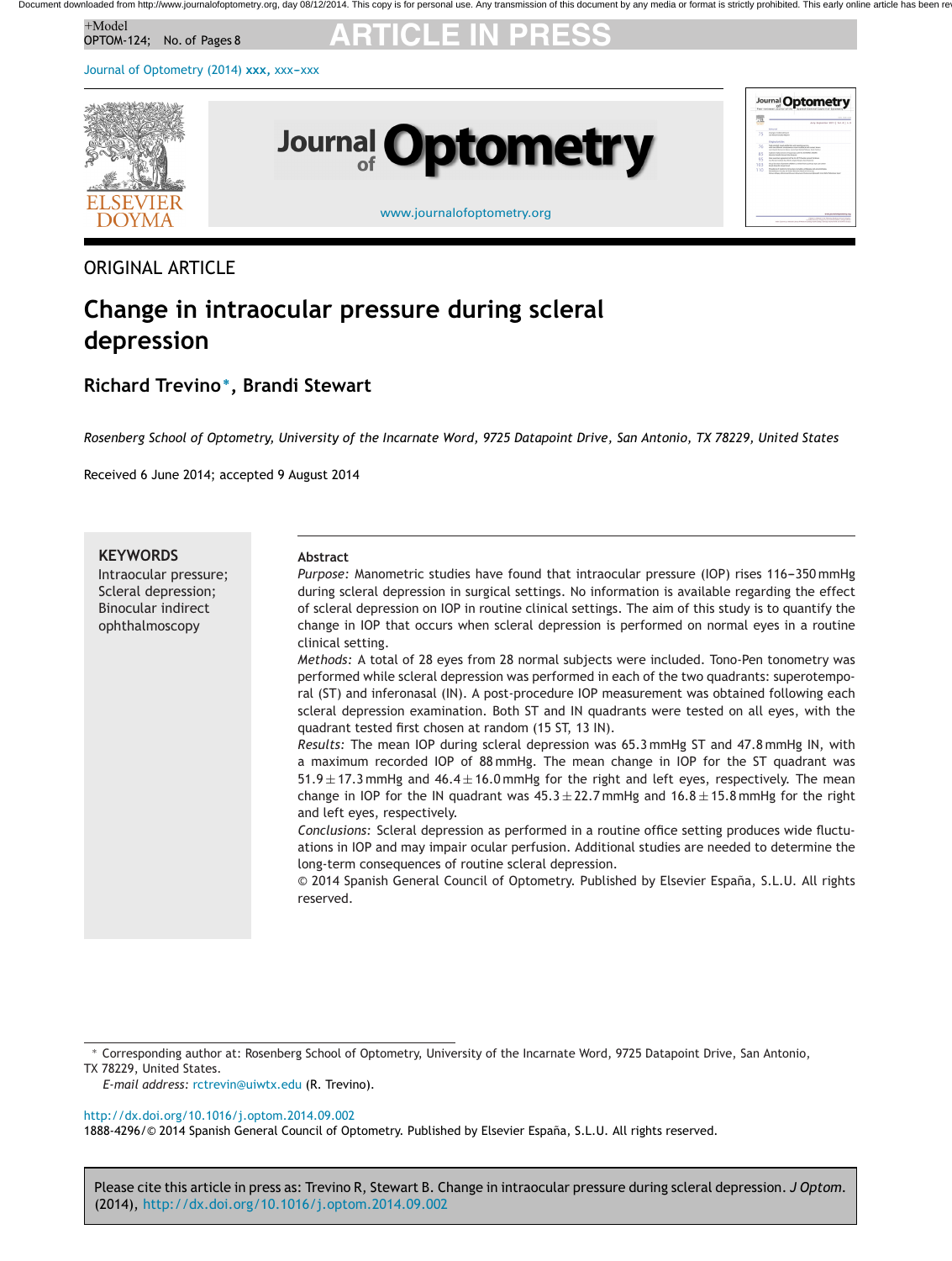#### **PALABRAS CLAVE**

Presión intraocular; Depresión escleral; **Oftalmoscopia** indirecta binocular

#### **Cambio en la presión intraocular durante la depresión escleral**

#### **Resumen**

*Objetivo:* Los estudios manométricos han hallado que la presión intraocular (PIO) se eleva de 116 a 350 mmHg durante la depresión escleral en el ámbito quirúrgico. No se dispone de información en relación al efecto de la depresión escleral sobre la PIO en la rutina del ámbito clínico. El objetivo de estudio es la cuantificación del cambio en la PIO que se produce cuando se realiza la depresión escleral en ojos normales en un escenario clínico rutinario.

*Métodos:* Se incluyeron un total de 28 ojos de 28 sujetos normales. Se realizó una tonometría Tono-Pen, mientras que la depresión escleral se llevaba a cabo en dos cuadrantes: superotemporal (ST) e inferonasal (IN). Se realizó una medición de la PIO tras llevar a cabo cada depresión escleral. Se realizaron las medidas en ambos cuadrantes ST e IN en todos los ojos, eligiéndose el primer cuadrante a testear al azar (15 ST, 13 IN).

*Resultados:* La PIO media durante la depresión escleral fue de 65,3 mmHg ST y 47,8 mmHg IN, con una PIO máxima registrada de 88 mmHg. El cambio mínimo de la PIO para el cuadrante ST fue de 51,9  $\pm$  17,3 mmHg y de 46,4  $\pm$  16,0 mmHg para los ojos derechos e izquierdos, respectivamente. El cambio medio de la PIO para el cuadrante IN fue de 45,3  $\pm$  22,7 mmHg y  $16,8 \pm 15,8$  mmHg para los ojos derechos e izquierdos, respectivamente.

*Conclusiones:* La depresión escleral, realizada en un entorno clínico rutinario, produce fluctuaciones de la PIO y puede afectar a la perfusión ocular. Son necesarios estudios adicionales que determinen las consecuencias a largo plazo de la depresión escleral rutinaria.

© 2014 Spanish General Council of Optometry. Publicado por Elsevier España, S.L.U. Todos los derechos reservados.

Scleral depression, sometimes referred to as ''scleral indentation'', is a routine clinical procedure performed during binocular indirect ophthalmoscopy (BIO) to enhance visualization of the peripheral fundus.<sup>[1](#page-6-0)</sup> The procedure is used to extend visualization of the fundus further into the periphery and to accentuate the clinical appearance of certain lesions, such as retinal holes and tears, and hence increase the likelihood of their detection.

Scleral depression is performed by indenting the wall of the eye with an instrument known as a scleral depressor while the region of the fundus being indented is viewed ophthalmoscopically. Indentation of the globe during scleral depression produces an increase in intraocular pressure (IOP) because the contents of the globe are compressed into a smaller volume. Studies using manometry on enucleated eyes<sup>[2](#page-6-0)</sup> and during scleral buckling surgery<sup>[3](#page-6-0)</sup> have recorded IOP readings of 116 mmHg to 350 mmHg during scleral depression.

Published data do not currently exist on the amount of IOP elevation that occurs in normal eyes during scleral depression under conditions of routine ophthalmoscopic examination. Published studies that have investigated this question were conducted on diseased rather than normal eyes, and IOP measurement was performed using an invasive procedure (manometry) rather than tonometry. The purpose of this study is to quantify the elevation in intraocular pressure during scleral depression in normal adult human eyes using tonometry under conditions resembling a routine office setting.

### **Methods**

This study was conducted in accordance with the principles of the Declaration of Helsinki and good clinical practice. All protocols were approved by the institutional review board at the University of the Incarnate Word. Subjects provided informed consent after being appropriately informed of the nature of the study.

Inclusion criteria for participation in this study were persons of 18-70 years of age with self-report of an eye exam within the last 4 years, no history of current or prior eye disease, and VA correctable to at least 20/30 in each eye. Exclusion criteria were any active ocular disease, intraocular surgery within the past 30 days in the tested eye, current or past history of glaucoma, anterior chamber angles of grade 2 or less using the Van Herick estimation technique, baseline IOP of 25 mmHg or higher, any condition that could be exacerbated by acute elevations of IOP (such as myopic macular degeneration or angioid streaks), any media opacity that impairs visibility of the ocular fundus, or any ocular condition or abnormality that would impair accurate measurement of intraocular pressure. If both eyes of a subject were eligible for inclusion in the study, the study eye was selected at random.

Subjects underwent a screening examination, including best-corrected visual acuity, tonometry and biomicroscopy. The test eye was anesthetized with proparacaine and the pupil was dilated using 1% tropicamide and 2.5% phenylephrine. After the pupil had dilated to a minimum of 8 mm in diameter, the subject was placed into a supine position and a screening ophthalmoscopic examination was performed without scleral depression.

All IOP measurements were made using the same Tono-Pen® XL tonometer (Reichert Inc., Depew, NY) that was calibrated prior to each session. Examiner #1 performed a baseline tonometry reading after the patient remained in the supine position for 5 min. The average of 4 good quality tonometry readings was recorded as the IOP measurement, according to manufacturer's recommendations (Tono-Pen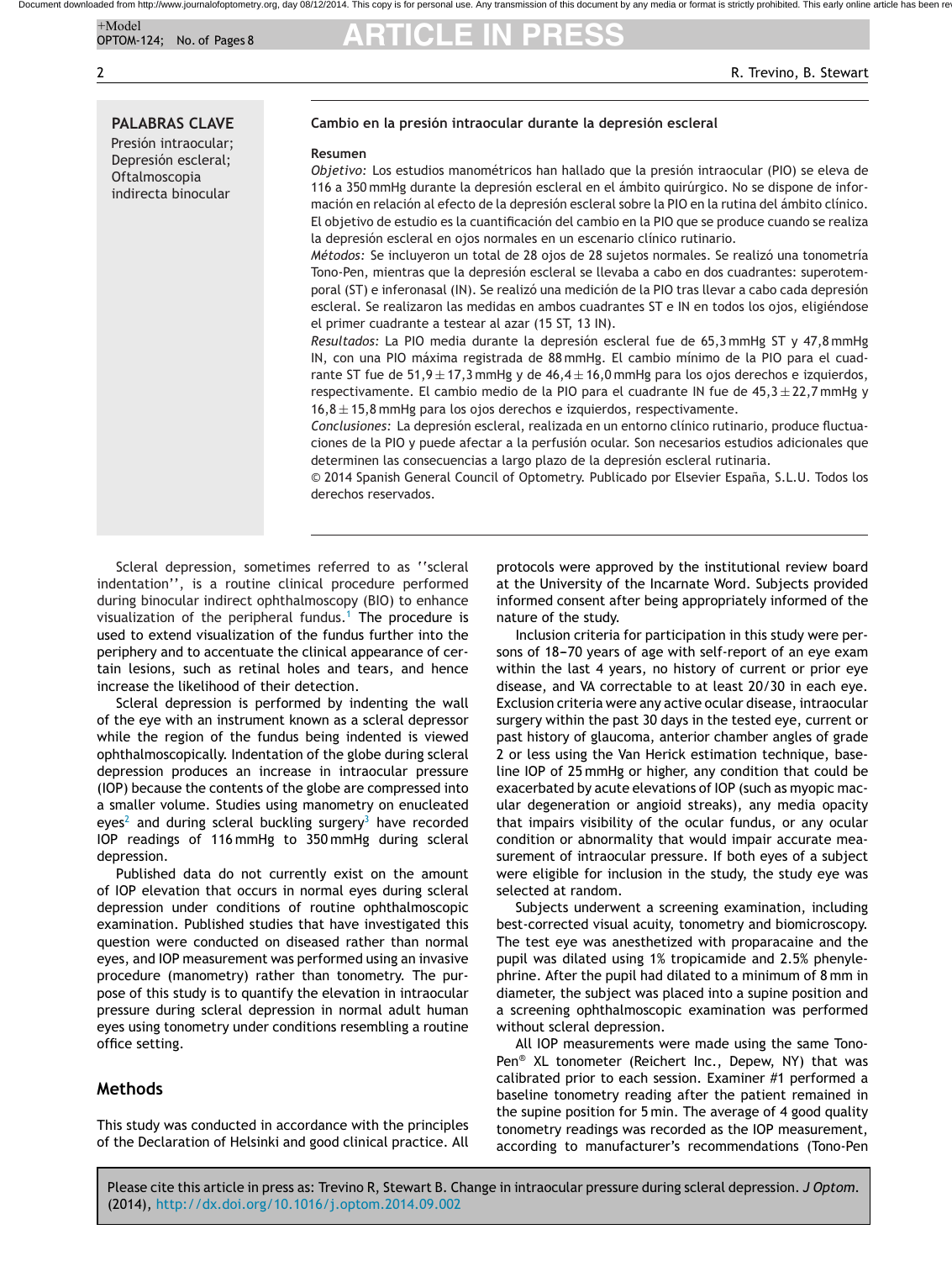#### Change in intraocular pressure during scleral depression 3

User's Guide, Reichert, 2012). Examiner #1 then performed tonometry while Examiner #2 performed BIO with scleral depression in each of the two quadrants: superotemporal (ST) and inferonasal (IN). Whether the ST or IN quadrant was tested first was determined at random.

Because maintaining the view of the fundus through the condensing lens of the ophthalmoscope is not possible while tonometry is being performed, the following procedure was adopted. The broad end of a double-tipped Josephberg-Besser scleral depressor was introduced and visualized in the peripheral fundus. Care was taken to not exert any more force than was necessary to achieve a satisfactory indentation of the fundus for routine examination purposes. As soon as this had been accomplished, the condensing lens was removed and Examiner #1 performed tonometry with Examiner #2 maintaining the position and amount of force exerted on the scleral depressor. Our method of measuring IOP while performing scleral depression is illustrated in Fig. 1. Following tonometry, Examiner #2 reintroduced the condensing lens and verified that the scleral depressor was still visible in the same location as before tonometry. The scleral depressor was then withdrawn.

The duration of each scleral depression procedure was recorded with a stopwatch. Examiner #2 rated the degree of eyelid tension present as ''loose'', ''normal'' or ''tight'' based upon his subjective impression of the amount of force required to achieve a satisfactory indentation of the fundus. A post-procedure IOP measurement was obtained following each scleral depression examination. Both ST and IN quadrants were tested on all eyes, with the quadrant tested first chosen at random (15 ST, 13 IN).



**Figure 1** Method of recording IOP while performing scleral depression. Once Examiner #2 has obtained a satisfactory view of the scleral depressor through the binocular indirect condensing lens, the condensing lens is removed and Examiner #1 performs tonometry. After an IOP reading has been obtained the condensing lens is reintroduced so that Examiner #2 may confirm that the scleral depressor has remained in the original position.



**Figure 2** Histogram of change in IOP recorded during scleral depression. White bars represent readings obtained during scleral depression of the superotemporal (ST) quadrant, and shaded bars represent readings obtained during scleral depression of the inferonasal (IN) quadrant. Negative recorded changes (reductions in IOP) are counted as zero increase in IOP in this graph.

Power analysis was conducted prior to initiation of the study. The primary research hypothesis was that IOP will increase significantly from baseline during scleral depression. For a one-tailed, dependent-samples *t*-test, with alpha = .05, power = .80 and standardized effect size *d* = .5, a minimum sample size of 27 eyes was needed.

### **Results**

A total of 28 eyes (15 right and 13 left) from 28 normal healthy adult subjects were included in the study. Subject age ranged from 22 years to 40 years of age (mean:  $25.6 \pm 3.4$  years). There were 19 female and 9 male subjects. Self-reported race was predominantly white. Subject demographics are summarized in Table 1.

The IOP changes that occurred during scleral depression are presented in [Table](#page-3-0) 2 and are presented graphically in Figs. 2 and 3. When scleral depression was performed in the ST quadrant, the mean rise in IOP was  $49.4 \pm 17.0$  mmHg, and 8 subjects experienced a rise in IOP of greater than 60 mmHg. When scleral depression was performed in the IN quadrant, the mean rise in IOP was  $32.0 \pm 24.4$  mmHg, and 4

**Table 1** Demographic characteristics of subjects.

| Age            | 25.6 (3.4) yrs, Range: 22-40                 |
|----------------|----------------------------------------------|
| Sex            | 19F, 9M                                      |
| Race           | 17W, 10A, 1B                                 |
| RE OD          | $-1.93$ (2.75) SED, Range: +1.50 to $-10.75$ |
| RE OS          | $-1.82$ (3.02) SED, Range: +3.50 to $-11.00$ |
| Eyelid tension | 11 Average, 7 Loose, 9 Tight, 2 Unspecified  |

Data presented as mean (standard deviation). Yrs: Years; F: Female; M: Male; W: White; A: Asian; B: Black; OD: Right eye; OS: Left eye; RE: refractive error; SED: Spherical equivalent diopters.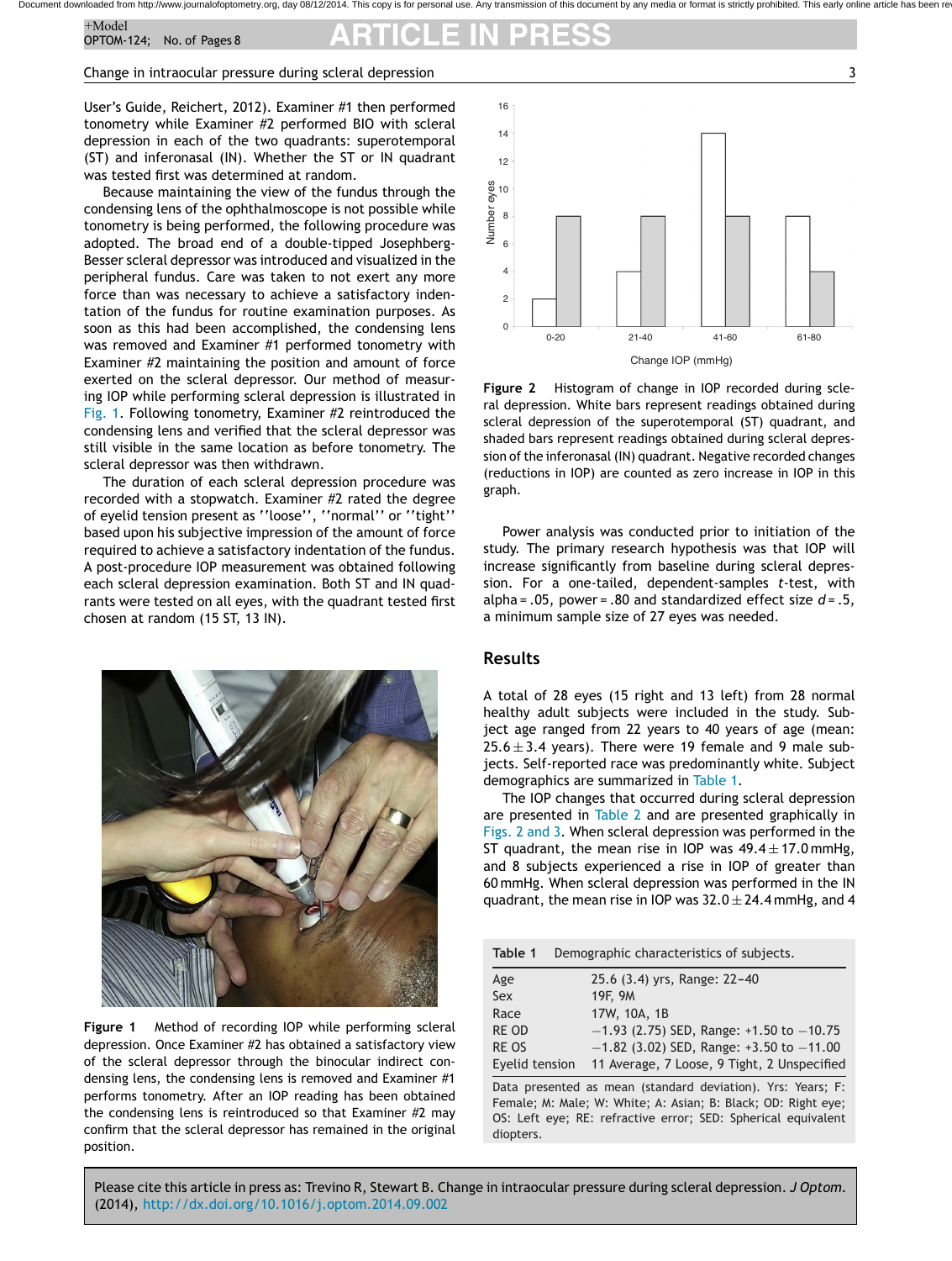### R. Trevino, B. Stewart

| OD                       |        |                |      |        |                |             | <b>OS</b>   |        |           |          |        |                |                     |
|--------------------------|--------|----------------|------|--------|----------------|-------------|-------------|--------|-----------|----------|--------|----------------|---------------------|
|                          |        | <b>ST</b>      |      |        | IN             |             |             |        | <b>ST</b> |          |        | IN             |                     |
| Subject                  | PreIOP | <b>Depress</b> | Δ    | PreIOP | <b>Depress</b> | $\Delta$    | Subject     | PreIOP | Depress   | $\Delta$ | PreIOP | <b>Depress</b> | $\Delta$            |
| $\mathbf{1}$             | 17     | 65             | 48   | 15     | 63             | 48          | 16          | 18     | 51        | 33       | 18     | 18             | 0                   |
| 2                        | 15     | 71             | 56   | 19     | 85             | 66          | 17          | 15     | 74        | 59       | 17     | 34             | 17                  |
| 3                        | 11     | 86             | 75   | 14     | 88             | 66          | 18          | 18     | 43        | 25       | 19     | 42             | 23                  |
| 4                        | 15     | 58             | 43   | 15     | 71             | 56          | 19          | 21     | 87        | 66       | 18     | 8              | $-10$               |
| 5                        | 14     | 70             | 56   | 14     | 45             | 31          | 20          | 21     | 71        | 50       | 17     | 38             | 21                  |
| 6                        | 17     | 78             | 61   | 15     | 87             | 72          | 21          | 16     | 60        | 44       | 15     | 15             | $\mathsf{O}\xspace$ |
| $\overline{\mathcal{I}}$ | 19     | 86             | 67   | 17     | 61             | 44          | 22          | 14     | 86        | 72       | 14     | 56             | 42                  |
| 8                        | 13     | 67             | 54   | 21     | 17             | $-4$        | 23          | 18     | 62        | 44       | 19     | 46             | 27                  |
| 9                        | 15     | 77             | 62   | 13     | 43             | 30          | 24          | 19     | 33        | 14       | 15     | 8              | $-7$                |
| 10                       | 14     | 71             | 57   | 14     | 55             | 41          | 25          | 16     | 78        | 62       | 11     | 38             | 27                  |
| 11                       | 22     | 68             | 46   | 20     | 62             | 42          | 26          | 11     | 56        | 45       | 14     | 43             | 29                  |
| 12                       | 15     | 15             | 0    | 15     | 15             | $\mathbf 0$ | 27          | 13     | 67        | 54       | 18     | 32             | 14                  |
| 13                       | 12     | 55             | 43   | 12     | 67             | 55          | 28          | 18     | 53        | 35       | 15     | 50             | 35                  |
| 14                       | 13     | 52             | 39   | 12     | 77             | 65          |             |        |           |          |        |                |                     |
| 15                       | 16     | 88             | 72   | 13     | 73             | 60          |             |        |           |          |        |                |                     |
| <b>MEAN</b>              | 15.2   | 67.1           | 51.9 | 15.3   | 60.6           | 45.3        | <b>MEAN</b> | 16.8   | 63.2      | 46.4     | 16.2   | 32.9           | 16.8                |
| <b>SE</b>                | 0.7    | 4.5            | 4.5  | 0.7    | 5.7            | 5.9         | <b>SE</b>   | 0.8    | 4.3       | 4.4      | 0.6    | 4.2            | 4.4                 |
| <b>MIN</b>               | 11     | 15             | 0    | 12     | 15             | $-4$        | <b>MIN</b>  | 11     | 33        | 14       | 11     | 8              | $-10$               |
| <b>MAX</b>               | 22     | 88             | 75   | 21     | 88             | 74          | <b>MAX</b>  | 21     | 87        | 72       | 19     | 56             | 42                  |

**Table 2** Effect of scleral depression on IOP.

Data presented as IOP in mmHg. OD: Right eye; OS: Left eye; ST: Scleral depression in the superotemporal quadrant; IN: Scleral depression in the inferonasal quadrant; PreIOP: IOP recorded immediately prior to scleral depression; Depress: IOP recorded during scleral depression;  $\Delta$ : Change in IOP induced by scleral depression; SE: Standard error; MIN: Minimum; MAX: Maximum.



**Figure 3** Box plots of change in IOP recorded during scleral depression in the superiotemporal (ST) and inferonasal (IN) quadrants. The bottom and top of the box represent the first and third quartiles, and the band inside the box is the second quartile (the median). The vertical lines protruding from the box extend to the minimum and the maximum values of the data set, as long as these values do not differ from the median by more than one and half times the interquartile range (ST = 18.75 mmHg; IN = 38.5 mmHg). Values exceeding this limit are recorded as individual data points.

subjects experienced a rise in IOP of greater than 60 mmHg. The change in IOP that occurred while performing scleral depression in the ST quadrant was, on average, significantly greater than when performing scleral depression in the IN quadrant (*p* < 0.001).

There was no significant difference in the mean IOP change of the superior and inferior quadrants of the right eye ( $p = 0.26$ ), but the mean change that occurred during scleral depression inferiorly in the left eye was significantly less than occurring during scleral depression of the superior quadrant of this eye (*p* < 0.001). Furthermore, when comparing corresponding quadrants of the right and left eyes, there was no significant difference between superior quadrants (OD: 51.9 ± 17.3; OS: 46.4 ± 16.0; *p* = 0.41), but inferior quadrants were significantly different (OD:45.3  $\pm$  22.7; OS:  $16.8 \pm 15.8$ ;  $p = 0.001$ ).

There was much greater variability in the IOP change that was recorded while performing scleral depression in an IN quadrant than a ST quadrant. The standard deviation was 40% larger and the interquartile range was more than twice as large (interquartile range ST: 18.75; IN: 38.50). It is noteworthy that 3 instances of IOP reduction occurred when scleral depression was performed in an IN quadrant ( $-4$ ,  $-7$ , and −10 mmHg) and none when scleral depression was performed in a ST quadrant. Similarly, there were 3 instances of no IOP change when scleral depression was done in an IN quadrant and only one instance of no IOP change when scleral depression was performed in a ST quadrant. Four of the 7 anomalous readings occurred in the IN quadrant of the OS. Exclusion of these anomalous readings, that are likely a

<span id="page-3-0"></span>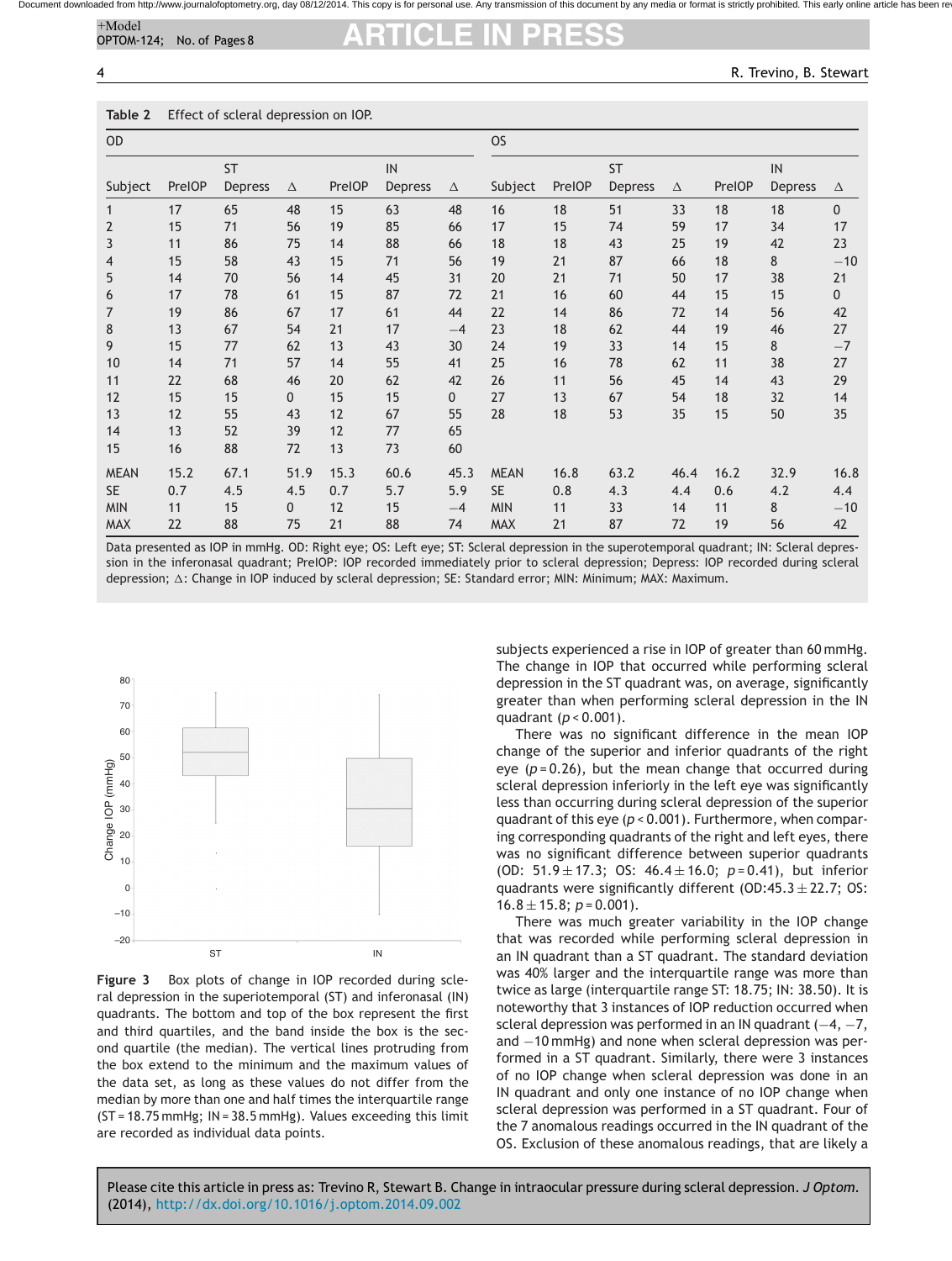Change in intraocular pressure during scleral depression 5

**Table 3** Effect of eyelid tension on IOP during scleral depression.

|             | Loose | Average | Tight |
|-------------|-------|---------|-------|
| n           | 14    | 22      | 18    |
| <b>MEAN</b> | 35.5  | 42.9    | 43.9  |
| SE.         | 6.2   | 4.5     | 5.5   |
| <b>MIN</b>  | $-10$ | 0       | 0     |
| <b>MAX</b>  | 66    | 75      | 72    |
|             |       |         |       |

Mean change in IOP during scleral depression in mmHg. *n*: number of subjects; SE: Standard error; MIN: Minimum; MAX: Maximum.



**Figure 4** Box plots of change in IOP recorded during scleral depression by lid tension. The bottom and top of the box represent the first and third quartiles, and the band inside the box is the second quartile (the median). The vertical lines protruding from the box extend to the minimum and the maximum values of the data set, as long as these values do not differ from the median by more than one and half times the interquartile range. Values exceeding this limit are recorded as individual data points. The means of each category are plotted with a diamond marker and are joined by the dashed line.

consequence of measurement error, from the analysis does not change the results in a meaningful way. The change in IOP during scleral depression in the ST quadrant increases from  $49.4 \pm 17.0$  mmHg to  $51.2 \pm 14.3$  mmHg, and for the IN quadrant the IOP change increases from  $32.0 \pm 24.4$  mmHg to  $41.8 \pm 17.7$  mmHg. The general pattern of greater IOP change occurring during scleral depression in the ST quadrant persists after exclusion of the 7 anomalous readings from the results.

Lid tension during scleral depression was subjectively rated to be average in a total of 11 subjects, tight in 9 subjects, and loose in 7 subjects (Table 3, Fig. 4). There was a non-significant trend toward subjects judged to have loose eyelids to have a lower mean rise in IOP during scleral depression than subjects deemed to have average eyelid tension (p=0.35). Similarly, there was a nonsignificant trend toward those subjects with tight eyelids to have a greater mean rise in IOP than subjects with average eyelid tension  $(p=0.88)$ .

The mean change in IOP from baseline following scleral depression in a ST quadrant was  $-0.1 \pm 3.1$  mmHg and  $-0.6 \pm 3.6$  mmHg following scleral depression in an IN quadrant ( $p = 0.64$ ). The mean duration of scleral depression was 12.9  $\pm$  6.4s and 16.4  $\pm$  6.1s in the ST and IN quadrants, respectively  $(p = 0.068)$ .

### **Discussion**

This study finds that scleral depression causes a clinically significant elevation in IOP. The mean change during scleral depression was 40.7 mmHg, and there were 12 recorded instances of a change >60 mmHg.

The mean change in IOP was significantly greater when scleral depression was performed in the ST quadrant than in the IN quadrant. There are several possible explanations for this finding. One is that the resistance to indentation posed by the eyelids and sclera may differ in various quadrants. Greater eyelid and scleral resistance would be expected to produce a smaller indentation of the globe and hence smaller change in IOP for a given indenting force. Using the Shiotz tonometer, Patel et al.<sup>[4](#page-6-0)</sup> found that significant regional variations in resistance to indentation do exist between anterior scleral quadrants, with the greatest resistance in the IN quadrant and lowest resistance in the ST quadrant. These results are consistent with our findings of greater IOP change during indentation of the ST quadrant and less IOP change during indentation of the IN quadrant. While we are not aware of any studies investigating indentation resistance of the upper and lower lids, the significant anatomic differences between them would suggest that differences may exist. A second possible explanation is that the examiner consistently applied greater force while performing scleral indentation in the ST than the IN quadrant. While a deliberate effort was made to achieve equal indentation, as assessed ophthalmoscopically, in each location, we cannot rule out that a systematic error may have been introduced due to differences in grip strength, hand dominance, and other related factors. Yet another factor that may account for the observed difference in IOP change between ST and IN quadrants is that the tonometry measurements we obtained during scleral depression in the ST quadrant are perhaps more reliable that measurements obtained during scleral depression of the IN quadrant. Anomalous measurements, including no change or reductions in IOP during scleral depression, disproportionately occurred during scleral depression of the IN quadrant. This may be related to difficulties in obtaining a tonometry reading at the ideal position perpendicular to the center of the cornea during downward gaze, in which the cornea is often partially concealed behind the lower eyelid (Tono-Pen User's Guide, Reichert, 2012). It is therefore possible that the actual change in IOP that occurs during scleral depression is closer to what we found for the ST quadrant (49 mmHg) than what was found for the IN quadrant (32 mmHg).

The change in IOP during scleral depression recorded in our study is less than what has been previously reported during enucleation and scleral buckling surgery. Fraunfelder and co-workers<sup>[2](#page-6-0)</sup> used manometry to monitor the change in IOP that occurs during various stages of an enucleation surgical procedure in four human eyes, including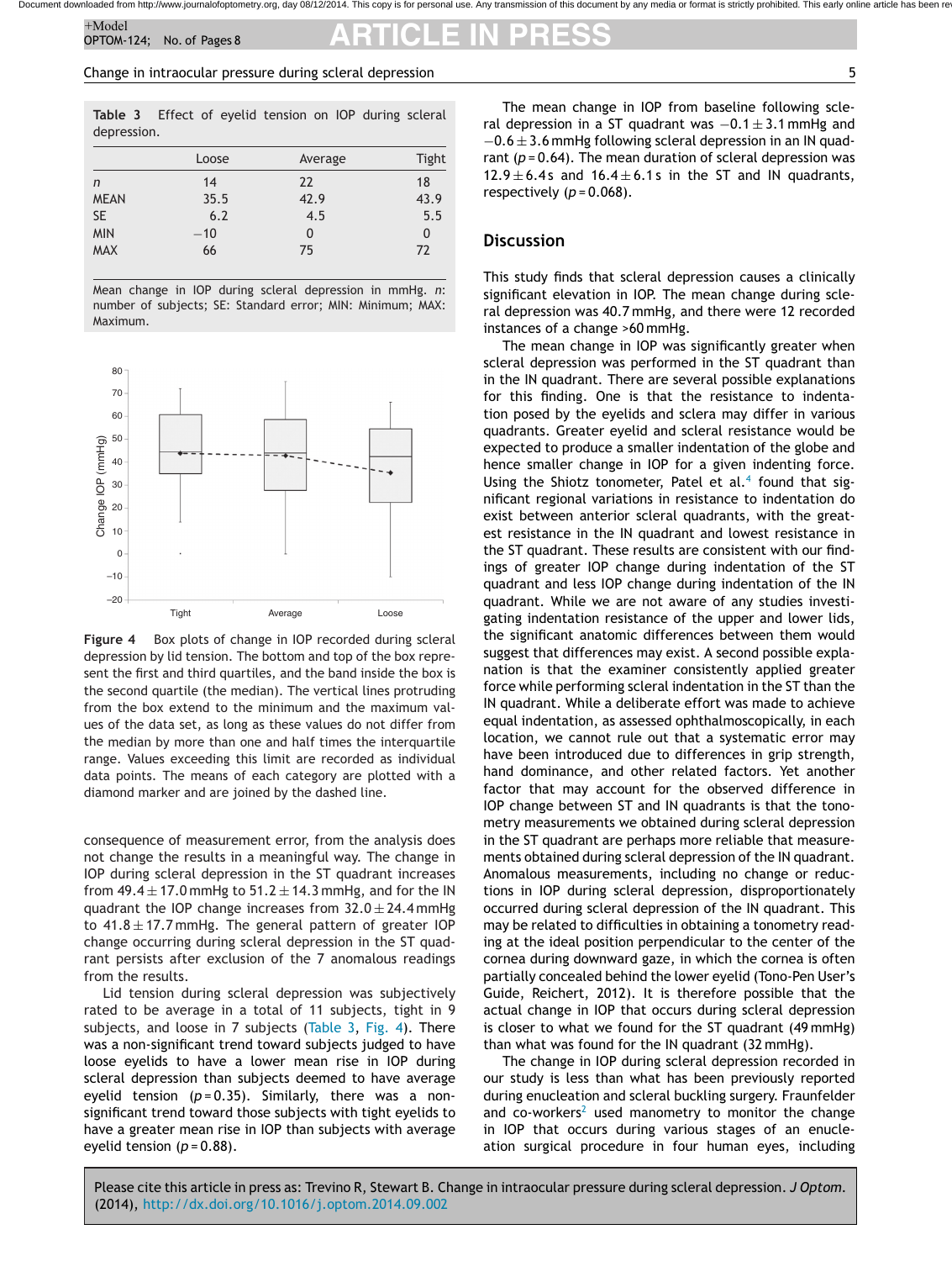scleral depression for purposes of retinal examination. He found that the peak IOP during scleral depression ranged from 160 mmHg to 350 mmHg. He concluded that scleral depression should not be routinely performed on eyes with intraocular malignancy because these very high intraocular pressures may increase the risk of tumor seeding and metastasis.

Gardner and colleag[u](#page-6-0)es<sup>3</sup> used manometry to monitor IOP during scleral buckling surgery performed on 20 human eyes for rhegmatogenous retinal detachment. They found that on average the greatest increase in IOP that occurred during surgery was caused by scleral depression/cryopexy. A mean increase in IOP of  $102.65 \pm 60.75$  mmHg occurred during scleral depression/cryopexy. They concluded that the IOP fluctuations that occur during scleral buckling surgery were large enough to possibly impair ocular perfusion, and this may be particularly detrimental in eyes with preexisting glaucoma or arterial insufficiency.

The smaller mean rise in IOP during scleral depression found in this study compared to prior studies may be a consequence of differences in study population, scleral depression technique, and IOP measurement methodology. Prior studies examined the effect of scleral depression on diseased eyes, whereas the current study examined the effect of scleral depression on normal eyes of healthy young adults. Both prior studies examined the effect of scleral depression as it is performed in the operating theater on anesthetized patients, whereas the current study may more closely reflect scleral depression as it is routinely performed in an office setting. Prior studies utilized manometry to directly measure IOP, whereas the current study measured IOP indirectly using Tono-Pen tonometry. Boothe and colleagues<sup>[5](#page-6-0)</sup> have examined the correlation between manometrically set IOP and Tono-Pen tonometry in enucleated eyes. They found the Tono-Pen tonometer tends to underestimate IOP at pressures greater than 20 mmHg and the larger the degree of underestimation grew the further the IOP was increased above 20 mmHg. At 70 mmHg, the highest IOP that was examined, the Tono-Pen tonometer underestimated IOP by an average of about 7 mmHg. Other studies have found that the Tono-Pen tonometer underestimates Goldmann tonometry at higher intraocular pressures.  $6-9$ Because the mean IOP recorded during scleral depression in our study was  $56.5 \pm 22.2$  mmHg and the maximum was 88 mmHg, it is likely that the Tono-Pen tonometer underestimated the changes in IOP that occurred during scleral depression.

There are no reports of serious adverse effects following scleral depression performed on normal healthy eyes. Nonetheless, it would seem prudent to exercise caution when performing scleral depression to minimize the magnitude and duration of IOP elevation because even brief periods of IOP elevation may produce clinically signifi-cant adverse effects. Gardner and co-workers<sup>[3](#page-6-0)</sup> found that central retinal artery closure occurred in the majority of their patients during scleral depression and cryopexy. The mean central retinal artery closing pressure (CRACP) in that study was 79 mmHg (range: 48-110 mmHg). In our study, the mean IOP during scleral depression was  $65.3 \pm 16.7$  mmHg and  $47.8 \pm 23.6$  mmHg in the ST and IN quadrants, respectively. These pressures are approaching the CRACP levels reported by Gardner et al. $3$  Gardner and co-workers also

found that those patients whose CRACP exceeded during scleral depression were significantly older than patients who did not experience CRA closure during scleral depression. In addition, 69% of the patients who experienced IOP elevations during scleral depression in excess of their CRACP had a medical history of diabetes, hypertension, and/or atherosclerosis. While the patients in our study were, on average, younger than those in the study by Gardner et al., and all were in good medical health, our data reveal that scleral depression as performed in a routine office setting can achieve levels capable of inducing central retinal artery closure in some patients.

Caution is warranted when performing scleral depression in the immediate postoperative period following intraocular surgery<sup>1</sup> [b](#page-6-0)ecause acute elevation in IOP has the potential to cause wound leak. A similar concern exists for patients with suspected penetrating injury because external pressure on the globe may worsen or aggravate the injury.<sup>[1](#page-6-0)</sup>

A hemorrhagic retinopathy has been reported in infants with active retinopathy of prematurity (ROP) following examination with scleral depression.<sup>[10,11](#page-6-0)</sup> The retinopathy takes the form of numerous intraretinal dot and blot hemorrhages and a few flame hemorrhages scattered throughout the posterior fundus and vascularized periphery. The retinal hemorrhages may appear within hours of examination with scleral depression. It has been suggested that ocular manipulation, abrupt intraocular pressure change, and fragile immature retinal vasculature with poor autoregulation may contribute to the pathogenesis of this retinopathy. It is recommended that scleral depression be used judiciously in infants with active ROP.<sup>[10](#page-6-0)</sup>

Serious adverse effects of transient IOP elevation have been reported. IOP spikes of 100 mmHg or more can occur during LASIK surgery<sup>[12](#page-6-0)</sup> and may result in optic neuropathy and visual field defects.<sup>[13](#page-7-0)</sup> It has been suggested that cases of anterior ischemic optic neuropathy that develop immediately after an uncomplicated cataract extraction are a consequence of transient IOP elevation.<sup>[14](#page-7-0)</sup> Vision loss has also been reported as a consequence of IOP spikes that occur following argon laser trabeculoplasty.[15](#page-7-0)

Electrophysiologic studies of experimentally induced acute IOP elevation in humans and animal models find that inner retinal dysfunction occurs soon after the onset of an IOP spike and may persist long after the IOP has returned to normal. Feghali and colleagues, using a rabbit model, found that pattern electroretinogram (PERG) amplitude was reduced within 1 minute of suction cup-induced elevation of IOP to a level of  $35-50$  mmHg.<sup>[16](#page-7-0)</sup> PERG amplitude immediately returned to baseline on discontinuation of suction. They suggest that the rapidity of onset and reversibility of this change suggest a vascularly mediated effect. Others have confirmed that in human subjects ocular perfusion pressure (OPP) rather than IOP per se plays the dominant role in reducing the PERG during acute elevation of  $IOP^{17,18}$  $IOP^{17,18}$  $IOP^{17,18}$ Kong et al., working in a mouse model, found that the positive wave of the scotopic threshold response (pSTR) electroretinogram was the most sensitive component of the flash ERG to acute IOP elevation.<sup>[19](#page-7-0)</sup> An IOP spike of 50 mmHg lasting 30 min resulted in a 50% reduction in pSTR amplitude that had not yet returned to baseline levels after 1 week. The investigators concluded that persistent impairment of inner retinal function can occur after a single IOP spike.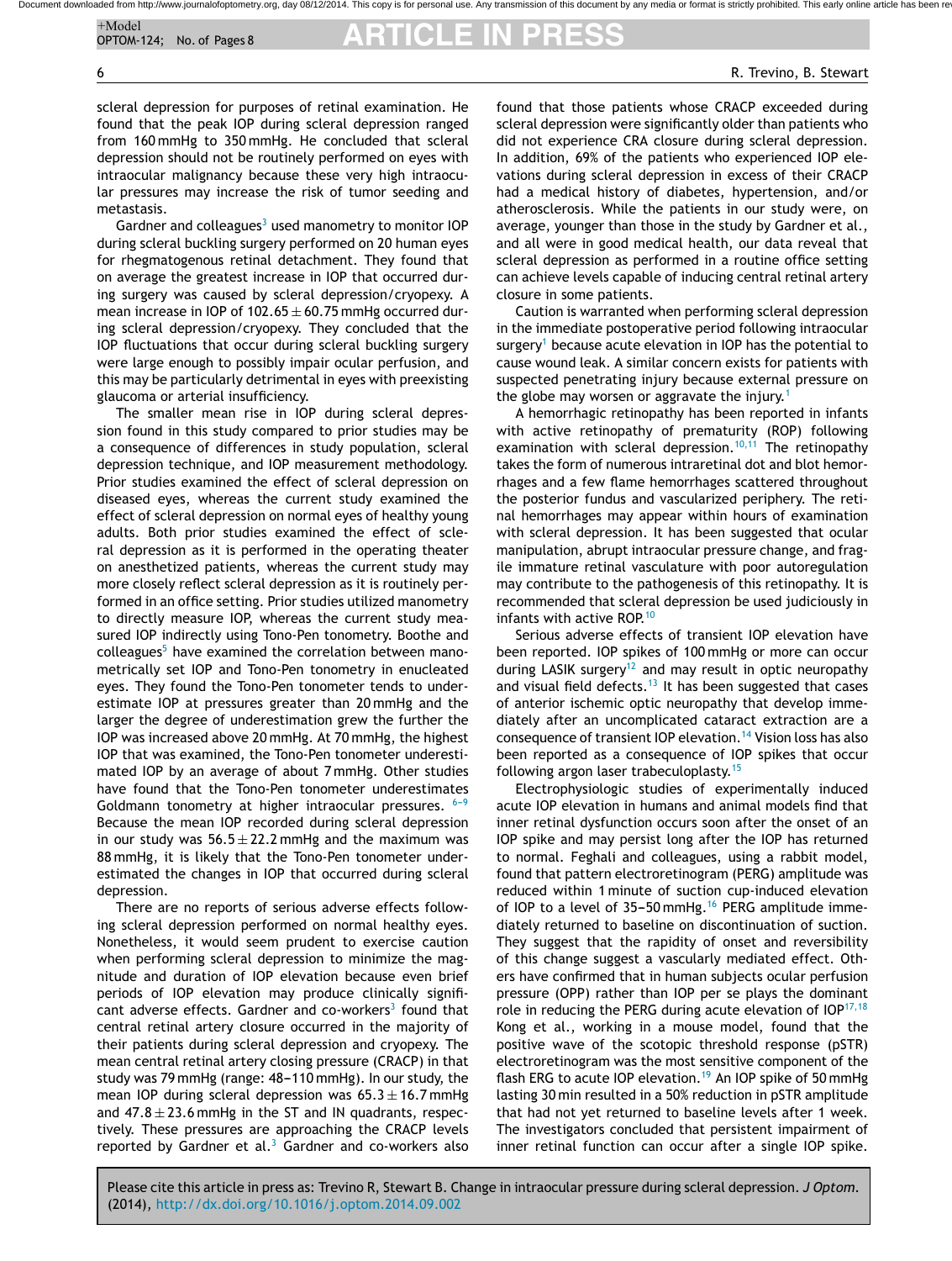### <span id="page-6-0"></span>Change in intraocular pressure during scleral depression 7

Colotto and associates studied the effect of a 6 minute elevation of IOP to 30 mmHg (induced by scleral suction) on the PERG of normal controls and patients with ocular hypertension (OHT). $20$  They found that during IOP elevation PERG amplitudes of patients with OHT were significantly more reduced with respect to baseline values compared to those of controls. PERG amplitudes returned to baseline during the 6 minute recovery period in each of the controls, but was much delayed in all of the OHT patients. The researchers concluded that the inner retina of patients with OHT may have a heightened sensitivity to the effects of acutely raised IOP. In summary, research on the electrophysiologic effects of experimentally induced IOP spikes suggest that transient IOP elevation of an order of magnitude and duration achievable during routine scleral depression may have adverse effects on inner retinal function, especially in patients with OHT and others that may have heightened sensitivity to transient decreases in OPP.

It is interesting to note that examiner evaluation of lid tension does show some correlation to the degree of IOP rise during scleral depression, although this effect failed to achieve statistical significance. This finding suggests that the examiner has the ability to assess how much effort is required to achieve a satisfactory scleral indentation and that this subjective perception by the examiner does correlate, albeit somewhat imprecisely, with the magnitude of the IOP elevation. It may be possible with feedback and training to further develop and refine this ability.

A strength of our study is that it offers a closer approximation of how scleral depression is routinely performed in an office setting than prior studies. Previous studies that have investigated IOP fluctuations during scleral depression specifically examined the effects of intraoperative manipulations on IOP. In the current study, we were more interested in simulating what may occur during a routine ophthalmoscopic examination. It is probable that the examination techniques used in these two settings are sufficiently different to have differing effects on IOP. Differences may also exist due to the possible influence of anesthesia in a surgical setting versus patient anxiety and discomfort during the procedure in an office setting. We believe that our findings more closely reflect the effects of scleral depression as it is performed during routine ophthalmoscopic examination in an office setting.

One weakness of the current study is that a single examiner performed all scleral depression procedures. Our findings may therefore reflect the style and technique used by this examiner, and hence may not be generalizable. Examiner variables such as hand dominance and grip strength could possibly influence the degree of IOP rise that occurs during scleral depression. Likewise, scleral depressors of various designs may have differing effects on IOP in the hands of a given examiner. For example, because the Josephberg-Besser scleral depressor indents more surface area than a depressor with a T-bar tip, $^{21}$  $^{21}$  $^{21}$  it is possible that a depressor of this design would tend to produce a greater rise in IOP. Another weakness of this study are the limitations of the Tono-Pen tonometer, which impaired our ability to record IOP in down-gaze and which may underestimate true IOP in the range that is typically encountered during scleral depression.

In summary, we find that scleral depression performed on normal eyes of healthy young adults usually causes a 45-50 mmHg elevation in IOP. A change of this magnitude may be clinically significant in patients who are sensitive to transient changes in ocular perfusion pressure, such as patients with glaucoma and arterial insufficiency. Additional studies are needed to determine the long-term consequences of these pressure elevations.

### **Financial disclosure**

None.

### **Conflicts of interest**

The authors have no conflicts of interest to declare.

### **Acknowledgements**

This study was carried out with the approval from the University of the Incarnate Word Institutional Review Board, and informed consent was obtained from all subjects who participated in this study.

### **References**

- 1. [Walters](http://refhub.elsevier.com/S1888-4296(14)00087-9/sbref0005) [GB.](http://refhub.elsevier.com/S1888-4296(14)00087-9/sbref0005) [The](http://refhub.elsevier.com/S1888-4296(14)00087-9/sbref0005) [technique](http://refhub.elsevier.com/S1888-4296(14)00087-9/sbref0005) [of](http://refhub.elsevier.com/S1888-4296(14)00087-9/sbref0005) [scleral](http://refhub.elsevier.com/S1888-4296(14)00087-9/sbref0005) [indentation.](http://refhub.elsevier.com/S1888-4296(14)00087-9/sbref0005) *[J](http://refhub.elsevier.com/S1888-4296(14)00087-9/sbref0005) [Am](http://refhub.elsevier.com/S1888-4296(14)00087-9/sbref0005) [Optom](http://refhub.elsevier.com/S1888-4296(14)00087-9/sbref0005)* [Assoc](http://refhub.elsevier.com/S1888-4296(14)00087-9/sbref0005)[.](http://refhub.elsevier.com/S1888-4296(14)00087-9/sbref0005) 1982;53:569-573.
- 2. [Fraunfelder](http://refhub.elsevier.com/S1888-4296(14)00087-9/sbref0010) [FT,](http://refhub.elsevier.com/S1888-4296(14)00087-9/sbref0010) [Boozman](http://refhub.elsevier.com/S1888-4296(14)00087-9/sbref0010) [FW,](http://refhub.elsevier.com/S1888-4296(14)00087-9/sbref0010) [Wilson](http://refhub.elsevier.com/S1888-4296(14)00087-9/sbref0010) [RS,](http://refhub.elsevier.com/S1888-4296(14)00087-9/sbref0010) [Thomas](http://refhub.elsevier.com/S1888-4296(14)00087-9/sbref0010) [AH.](http://refhub.elsevier.com/S1888-4296(14)00087-9/sbref0010) [No-touch](http://refhub.elsevier.com/S1888-4296(14)00087-9/sbref0010) [technique](http://refhub.elsevier.com/S1888-4296(14)00087-9/sbref0010) [for](http://refhub.elsevier.com/S1888-4296(14)00087-9/sbref0010) [intraocular](http://refhub.elsevier.com/S1888-4296(14)00087-9/sbref0010) [malignant](http://refhub.elsevier.com/S1888-4296(14)00087-9/sbref0010) [melanomas.](http://refhub.elsevier.com/S1888-4296(14)00087-9/sbref0010) *[Arch](http://refhub.elsevier.com/S1888-4296(14)00087-9/sbref0010) [Ophthal](http://refhub.elsevier.com/S1888-4296(14)00087-9/sbref0010)[mol](http://refhub.elsevier.com/S1888-4296(14)00087-9/sbref0010)[.](http://refhub.elsevier.com/S1888-4296(14)00087-9/sbref0010)* 1977;95:1616-1620.
- 3. [Gardner](http://refhub.elsevier.com/S1888-4296(14)00087-9/sbref0015) [TW,](http://refhub.elsevier.com/S1888-4296(14)00087-9/sbref0015) [Quillen](http://refhub.elsevier.com/S1888-4296(14)00087-9/sbref0015) [DA,](http://refhub.elsevier.com/S1888-4296(14)00087-9/sbref0015) [Blankenship](http://refhub.elsevier.com/S1888-4296(14)00087-9/sbref0015) [GW,](http://refhub.elsevier.com/S1888-4296(14)00087-9/sbref0015) [Marshall](http://refhub.elsevier.com/S1888-4296(14)00087-9/sbref0015) [WK.](http://refhub.elsevier.com/S1888-4296(14)00087-9/sbref0015) [Intraoc](http://refhub.elsevier.com/S1888-4296(14)00087-9/sbref0015)[ular](http://refhub.elsevier.com/S1888-4296(14)00087-9/sbref0015) [pressure](http://refhub.elsevier.com/S1888-4296(14)00087-9/sbref0015) [fluctuations](http://refhub.elsevier.com/S1888-4296(14)00087-9/sbref0015) [during](http://refhub.elsevier.com/S1888-4296(14)00087-9/sbref0015) [scleral](http://refhub.elsevier.com/S1888-4296(14)00087-9/sbref0015) [buckling](http://refhub.elsevier.com/S1888-4296(14)00087-9/sbref0015) [surgery.](http://refhub.elsevier.com/S1888-4296(14)00087-9/sbref0015) *[Ophthalmology](http://refhub.elsevier.com/S1888-4296(14)00087-9/sbref0015)[.](http://refhub.elsevier.com/S1888-4296(14)00087-9/sbref0015)* 1993;100:1050-1054.
- 4. [Patel](http://refhub.elsevier.com/S1888-4296(14)00087-9/sbref0020) [H,](http://refhub.elsevier.com/S1888-4296(14)00087-9/sbref0020) [Gilmartin](http://refhub.elsevier.com/S1888-4296(14)00087-9/sbref0020) [B,](http://refhub.elsevier.com/S1888-4296(14)00087-9/sbref0020) [Cubbidge](http://refhub.elsevier.com/S1888-4296(14)00087-9/sbref0020) [RP,](http://refhub.elsevier.com/S1888-4296(14)00087-9/sbref0020) [Logan](http://refhub.elsevier.com/S1888-4296(14)00087-9/sbref0020) [NS.](http://refhub.elsevier.com/S1888-4296(14)00087-9/sbref0020) [In](http://refhub.elsevier.com/S1888-4296(14)00087-9/sbref0020) [vivo](http://refhub.elsevier.com/S1888-4296(14)00087-9/sbref0020) [measurement](http://refhub.elsevier.com/S1888-4296(14)00087-9/sbref0020) [of](http://refhub.elsevier.com/S1888-4296(14)00087-9/sbref0020) [regional](http://refhub.elsevier.com/S1888-4296(14)00087-9/sbref0020) [variation](http://refhub.elsevier.com/S1888-4296(14)00087-9/sbref0020) [in](http://refhub.elsevier.com/S1888-4296(14)00087-9/sbref0020) [anterior](http://refhub.elsevier.com/S1888-4296(14)00087-9/sbref0020) [scleral](http://refhub.elsevier.com/S1888-4296(14)00087-9/sbref0020) [resis](http://refhub.elsevier.com/S1888-4296(14)00087-9/sbref0020)[tance](http://refhub.elsevier.com/S1888-4296(14)00087-9/sbref0020) [to](http://refhub.elsevier.com/S1888-4296(14)00087-9/sbref0020) [Schiotz](http://refhub.elsevier.com/S1888-4296(14)00087-9/sbref0020) [indentation.](http://refhub.elsevier.com/S1888-4296(14)00087-9/sbref0020) *[Ophthalmic](http://refhub.elsevier.com/S1888-4296(14)00087-9/sbref0020) [Physiol](http://refhub.elsevier.com/S1888-4296(14)00087-9/sbref0020) [Opt](http://refhub.elsevier.com/S1888-4296(14)00087-9/sbref0020)*[.](http://refhub.elsevier.com/S1888-4296(14)00087-9/sbref0020) [2011;31:437](http://refhub.elsevier.com/S1888-4296(14)00087-9/sbref0020)-[443.](http://refhub.elsevier.com/S1888-4296(14)00087-9/sbref0020)
- 5. [Boothe](http://refhub.elsevier.com/S1888-4296(14)00087-9/sbref0025) [WA,](http://refhub.elsevier.com/S1888-4296(14)00087-9/sbref0025) [Lee](http://refhub.elsevier.com/S1888-4296(14)00087-9/sbref0025) [DA,](http://refhub.elsevier.com/S1888-4296(14)00087-9/sbref0025) [Panek](http://refhub.elsevier.com/S1888-4296(14)00087-9/sbref0025) [WC,](http://refhub.elsevier.com/S1888-4296(14)00087-9/sbref0025) [Pettit](http://refhub.elsevier.com/S1888-4296(14)00087-9/sbref0025) [TH.](http://refhub.elsevier.com/S1888-4296(14)00087-9/sbref0025) [The](http://refhub.elsevier.com/S1888-4296(14)00087-9/sbref0025) [Tono-](http://refhub.elsevier.com/S1888-4296(14)00087-9/sbref0025)[Pen.](http://refhub.elsevier.com/S1888-4296(14)00087-9/sbref0025) [A](http://refhub.elsevier.com/S1888-4296(14)00087-9/sbref0025) [manometric](http://refhub.elsevier.com/S1888-4296(14)00087-9/sbref0025) [and](http://refhub.elsevier.com/S1888-4296(14)00087-9/sbref0025) [clinical](http://refhub.elsevier.com/S1888-4296(14)00087-9/sbref0025) [study.](http://refhub.elsevier.com/S1888-4296(14)00087-9/sbref0025) *[Arch](http://refhub.elsevier.com/S1888-4296(14)00087-9/sbref0025) [Ophthalmol](http://refhub.elsevier.com/S1888-4296(14)00087-9/sbref0025)*[.](http://refhub.elsevier.com/S1888-4296(14)00087-9/sbref0025) [1988;106:1214](http://refhub.elsevier.com/S1888-4296(14)00087-9/sbref0025)-[1217.](http://refhub.elsevier.com/S1888-4296(14)00087-9/sbref0025)
- 6. [Kooner](http://refhub.elsevier.com/S1888-4296(14)00087-9/sbref0030) [KS,](http://refhub.elsevier.com/S1888-4296(14)00087-9/sbref0030) [Cooksey](http://refhub.elsevier.com/S1888-4296(14)00087-9/sbref0030) [JC,](http://refhub.elsevier.com/S1888-4296(14)00087-9/sbref0030) [Barron](http://refhub.elsevier.com/S1888-4296(14)00087-9/sbref0030) [JB,](http://refhub.elsevier.com/S1888-4296(14)00087-9/sbref0030) [Zimmerman](http://refhub.elsevier.com/S1888-4296(14)00087-9/sbref0030) [TJ,](http://refhub.elsevier.com/S1888-4296(14)00087-9/sbref0030) [Gupte](http://refhub.elsevier.com/S1888-4296(14)00087-9/sbref0030) [RK,](http://refhub.elsevier.com/S1888-4296(14)00087-9/sbref0030) [Wall](http://refhub.elsevier.com/S1888-4296(14)00087-9/sbref0030) [JL.](http://refhub.elsevier.com/S1888-4296(14)00087-9/sbref0030) [Tonometry](http://refhub.elsevier.com/S1888-4296(14)00087-9/sbref0030) [comparison:](http://refhub.elsevier.com/S1888-4296(14)00087-9/sbref0030) [Goldmann](http://refhub.elsevier.com/S1888-4296(14)00087-9/sbref0030) [versus](http://refhub.elsevier.com/S1888-4296(14)00087-9/sbref0030) [Tono-Pen.](http://refhub.elsevier.com/S1888-4296(14)00087-9/sbref0030) [Ann](http://refhub.elsevier.com/S1888-4296(14)00087-9/sbref0030) *[Ophthalmol](http://refhub.elsevier.com/S1888-4296(14)00087-9/sbref0030)[.](http://refhub.elsevier.com/S1888-4296(14)00087-9/sbref0030)* [1992;24:29](http://refhub.elsevier.com/S1888-4296(14)00087-9/sbref0030)-[36.](http://refhub.elsevier.com/S1888-4296(14)00087-9/sbref0030)
- 7. [Kao](http://refhub.elsevier.com/S1888-4296(14)00087-9/sbref0035) [SF,](http://refhub.elsevier.com/S1888-4296(14)00087-9/sbref0035) [Lichter](http://refhub.elsevier.com/S1888-4296(14)00087-9/sbref0035) [PR,](http://refhub.elsevier.com/S1888-4296(14)00087-9/sbref0035) [Bergstrom](http://refhub.elsevier.com/S1888-4296(14)00087-9/sbref0035) [TJ,](http://refhub.elsevier.com/S1888-4296(14)00087-9/sbref0035) [Rowe](http://refhub.elsevier.com/S1888-4296(14)00087-9/sbref0035) [S,](http://refhub.elsevier.com/S1888-4296(14)00087-9/sbref0035) [Musch](http://refhub.elsevier.com/S1888-4296(14)00087-9/sbref0035) [DC.](http://refhub.elsevier.com/S1888-4296(14)00087-9/sbref0035) [Clinical](http://refhub.elsevier.com/S1888-4296(14)00087-9/sbref0035) [comparison](http://refhub.elsevier.com/S1888-4296(14)00087-9/sbref0035) [of](http://refhub.elsevier.com/S1888-4296(14)00087-9/sbref0035) [the](http://refhub.elsevier.com/S1888-4296(14)00087-9/sbref0035) [Oculab](http://refhub.elsevier.com/S1888-4296(14)00087-9/sbref0035) [Tono-Pen](http://refhub.elsevier.com/S1888-4296(14)00087-9/sbref0035) [to](http://refhub.elsevier.com/S1888-4296(14)00087-9/sbref0035) [the](http://refhub.elsevier.com/S1888-4296(14)00087-9/sbref0035) [Goldmann](http://refhub.elsevier.com/S1888-4296(14)00087-9/sbref0035) [applana](http://refhub.elsevier.com/S1888-4296(14)00087-9/sbref0035)[tion](http://refhub.elsevier.com/S1888-4296(14)00087-9/sbref0035) [tonometer.](http://refhub.elsevier.com/S1888-4296(14)00087-9/sbref0035) [Ophthalmology](http://refhub.elsevier.com/S1888-4296(14)00087-9/sbref0035)[.](http://refhub.elsevier.com/S1888-4296(14)00087-9/sbref0035) 1987;94:1541-1544.
- 8. [Frenkel](http://refhub.elsevier.com/S1888-4296(14)00087-9/sbref0040) [RE,](http://refhub.elsevier.com/S1888-4296(14)00087-9/sbref0040) [Hong](http://refhub.elsevier.com/S1888-4296(14)00087-9/sbref0040) [YJ,](http://refhub.elsevier.com/S1888-4296(14)00087-9/sbref0040) [Shin](http://refhub.elsevier.com/S1888-4296(14)00087-9/sbref0040) [DH.](http://refhub.elsevier.com/S1888-4296(14)00087-9/sbref0040) [Comparison](http://refhub.elsevier.com/S1888-4296(14)00087-9/sbref0040) [of](http://refhub.elsevier.com/S1888-4296(14)00087-9/sbref0040) [the](http://refhub.elsevier.com/S1888-4296(14)00087-9/sbref0040) [Tono-Pen](http://refhub.elsevier.com/S1888-4296(14)00087-9/sbref0040) [to](http://refhub.elsevier.com/S1888-4296(14)00087-9/sbref0040) [the](http://refhub.elsevier.com/S1888-4296(14)00087-9/sbref0040) [Goldmann](http://refhub.elsevier.com/S1888-4296(14)00087-9/sbref0040) [applanation](http://refhub.elsevier.com/S1888-4296(14)00087-9/sbref0040) [tonometer.](http://refhub.elsevier.com/S1888-4296(14)00087-9/sbref0040) *[Arch](http://refhub.elsevier.com/S1888-4296(14)00087-9/sbref0040) [Ophthalmol](http://refhub.elsevier.com/S1888-4296(14)00087-9/sbref0040)*[.](http://refhub.elsevier.com/S1888-4296(14)00087-9/sbref0040) 1988;106:750-753.
- 9. [Hessemer](http://refhub.elsevier.com/S1888-4296(14)00087-9/sbref0045) [V,](http://refhub.elsevier.com/S1888-4296(14)00087-9/sbref0045) [Rössler](http://refhub.elsevier.com/S1888-4296(14)00087-9/sbref0045) [R,](http://refhub.elsevier.com/S1888-4296(14)00087-9/sbref0045) [Jacobi](http://refhub.elsevier.com/S1888-4296(14)00087-9/sbref0045) [KW.](http://refhub.elsevier.com/S1888-4296(14)00087-9/sbref0045) [Tono-Pen,](http://refhub.elsevier.com/S1888-4296(14)00087-9/sbref0045) [a](http://refhub.elsevier.com/S1888-4296(14)00087-9/sbref0045) [new](http://refhub.elsevier.com/S1888-4296(14)00087-9/sbref0045) [tonometer.](http://refhub.elsevier.com/S1888-4296(14)00087-9/sbref0045) *[Int](http://refhub.elsevier.com/S1888-4296(14)00087-9/sbref0045) [Ophthalmol](http://refhub.elsevier.com/S1888-4296(14)00087-9/sbref0045)[.](http://refhub.elsevier.com/S1888-4296(14)00087-9/sbref0045)* 1989;13(1-2):51-56.
- 10. [Jensen](http://refhub.elsevier.com/S1888-4296(14)00087-9/sbref0050) [AK,](http://refhub.elsevier.com/S1888-4296(14)00087-9/sbref0050) [Forbes](http://refhub.elsevier.com/S1888-4296(14)00087-9/sbref0050) [BJ,](http://refhub.elsevier.com/S1888-4296(14)00087-9/sbref0050) [Wilson](http://refhub.elsevier.com/S1888-4296(14)00087-9/sbref0050) [LB,](http://refhub.elsevier.com/S1888-4296(14)00087-9/sbref0050) [Prieto](http://refhub.elsevier.com/S1888-4296(14)00087-9/sbref0050) [D,](http://refhub.elsevier.com/S1888-4296(14)00087-9/sbref0050) [Binenbaum](http://refhub.elsevier.com/S1888-4296(14)00087-9/sbref0050) [G.](http://refhub.elsevier.com/S1888-4296(14)00087-9/sbref0050) [Widespread](http://refhub.elsevier.com/S1888-4296(14)00087-9/sbref0050) [retinal](http://refhub.elsevier.com/S1888-4296(14)00087-9/sbref0050) [hemorrhages](http://refhub.elsevier.com/S1888-4296(14)00087-9/sbref0050) [after](http://refhub.elsevier.com/S1888-4296(14)00087-9/sbref0050) [retinopathy](http://refhub.elsevier.com/S1888-4296(14)00087-9/sbref0050) [of](http://refhub.elsevier.com/S1888-4296(14)00087-9/sbref0050) [prematurity](http://refhub.elsevier.com/S1888-4296(14)00087-9/sbref0050) [screening](http://refhub.elsevier.com/S1888-4296(14)00087-9/sbref0050) [with](http://refhub.elsevier.com/S1888-4296(14)00087-9/sbref0050) [scleral](http://refhub.elsevier.com/S1888-4296(14)00087-9/sbref0050) [depression.](http://refhub.elsevier.com/S1888-4296(14)00087-9/sbref0050) *[J](http://refhub.elsevier.com/S1888-4296(14)00087-9/sbref0050) [AAPOS](http://refhub.elsevier.com/S1888-4296(14)00087-9/sbref0050)*[.](http://refhub.elsevier.com/S1888-4296(14)00087-9/sbref0050) 2011;15:609-611.
- 11. [Lim](http://refhub.elsevier.com/S1888-4296(14)00087-9/sbref0055) [Z,](http://refhub.elsevier.com/S1888-4296(14)00087-9/sbref0055) [Tehrani](http://refhub.elsevier.com/S1888-4296(14)00087-9/sbref0055) [NN,](http://refhub.elsevier.com/S1888-4296(14)00087-9/sbref0055) [Levin](http://refhub.elsevier.com/S1888-4296(14)00087-9/sbref0055) [AV.](http://refhub.elsevier.com/S1888-4296(14)00087-9/sbref0055) [Retinal](http://refhub.elsevier.com/S1888-4296(14)00087-9/sbref0055) [haemorrhages](http://refhub.elsevier.com/S1888-4296(14)00087-9/sbref0055) [in](http://refhub.elsevier.com/S1888-4296(14)00087-9/sbref0055) [a](http://refhub.elsevier.com/S1888-4296(14)00087-9/sbref0055) [preterm](http://refhub.elsevier.com/S1888-4296(14)00087-9/sbref0055) [infant](http://refhub.elsevier.com/S1888-4296(14)00087-9/sbref0055) [following](http://refhub.elsevier.com/S1888-4296(14)00087-9/sbref0055) [screening](http://refhub.elsevier.com/S1888-4296(14)00087-9/sbref0055) [examination](http://refhub.elsevier.com/S1888-4296(14)00087-9/sbref0055) [for](http://refhub.elsevier.com/S1888-4296(14)00087-9/sbref0055) [retinopathy](http://refhub.elsevier.com/S1888-4296(14)00087-9/sbref0055) [of](http://refhub.elsevier.com/S1888-4296(14)00087-9/sbref0055) [pre](http://refhub.elsevier.com/S1888-4296(14)00087-9/sbref0055)[maturity.](http://refhub.elsevier.com/S1888-4296(14)00087-9/sbref0055) *[Br](http://refhub.elsevier.com/S1888-4296(14)00087-9/sbref0055) [J](http://refhub.elsevier.com/S1888-4296(14)00087-9/sbref0055) [Ophthalmol](http://refhub.elsevier.com/S1888-4296(14)00087-9/sbref0055)[.](http://refhub.elsevier.com/S1888-4296(14)00087-9/sbref0055)* 2006;90:799-800.
- 12. [Chaurasia](http://refhub.elsevier.com/S1888-4296(14)00087-9/sbref0060) [SS,](http://refhub.elsevier.com/S1888-4296(14)00087-9/sbref0060) [Luengo](http://refhub.elsevier.com/S1888-4296(14)00087-9/sbref0060) [Gimeno](http://refhub.elsevier.com/S1888-4296(14)00087-9/sbref0060) [F,](http://refhub.elsevier.com/S1888-4296(14)00087-9/sbref0060) [Tan](http://refhub.elsevier.com/S1888-4296(14)00087-9/sbref0060) [K,](http://refhub.elsevier.com/S1888-4296(14)00087-9/sbref0060) [et](http://refhub.elsevier.com/S1888-4296(14)00087-9/sbref0060) [al.](http://refhub.elsevier.com/S1888-4296(14)00087-9/sbref0060) [In](http://refhub.elsevier.com/S1888-4296(14)00087-9/sbref0060) [vivo](http://refhub.elsevier.com/S1888-4296(14)00087-9/sbref0060) [real](http://refhub.elsevier.com/S1888-4296(14)00087-9/sbref0060)[time](http://refhub.elsevier.com/S1888-4296(14)00087-9/sbref0060) [intraocular](http://refhub.elsevier.com/S1888-4296(14)00087-9/sbref0060) [pressure](http://refhub.elsevier.com/S1888-4296(14)00087-9/sbref0060) [variations](http://refhub.elsevier.com/S1888-4296(14)00087-9/sbref0060) [during](http://refhub.elsevier.com/S1888-4296(14)00087-9/sbref0060) [LASIK](http://refhub.elsevier.com/S1888-4296(14)00087-9/sbref0060) [flap](http://refhub.elsevier.com/S1888-4296(14)00087-9/sbref0060) [creation.](http://refhub.elsevier.com/S1888-4296(14)00087-9/sbref0060) *[Invest](http://refhub.elsevier.com/S1888-4296(14)00087-9/sbref0060) [Ophthalmol](http://refhub.elsevier.com/S1888-4296(14)00087-9/sbref0060) [Vis](http://refhub.elsevier.com/S1888-4296(14)00087-9/sbref0060) [Sci](http://refhub.elsevier.com/S1888-4296(14)00087-9/sbref0060)*[.](http://refhub.elsevier.com/S1888-4296(14)00087-9/sbref0060) [2010;51:4641---4645.](http://refhub.elsevier.com/S1888-4296(14)00087-9/sbref0060)